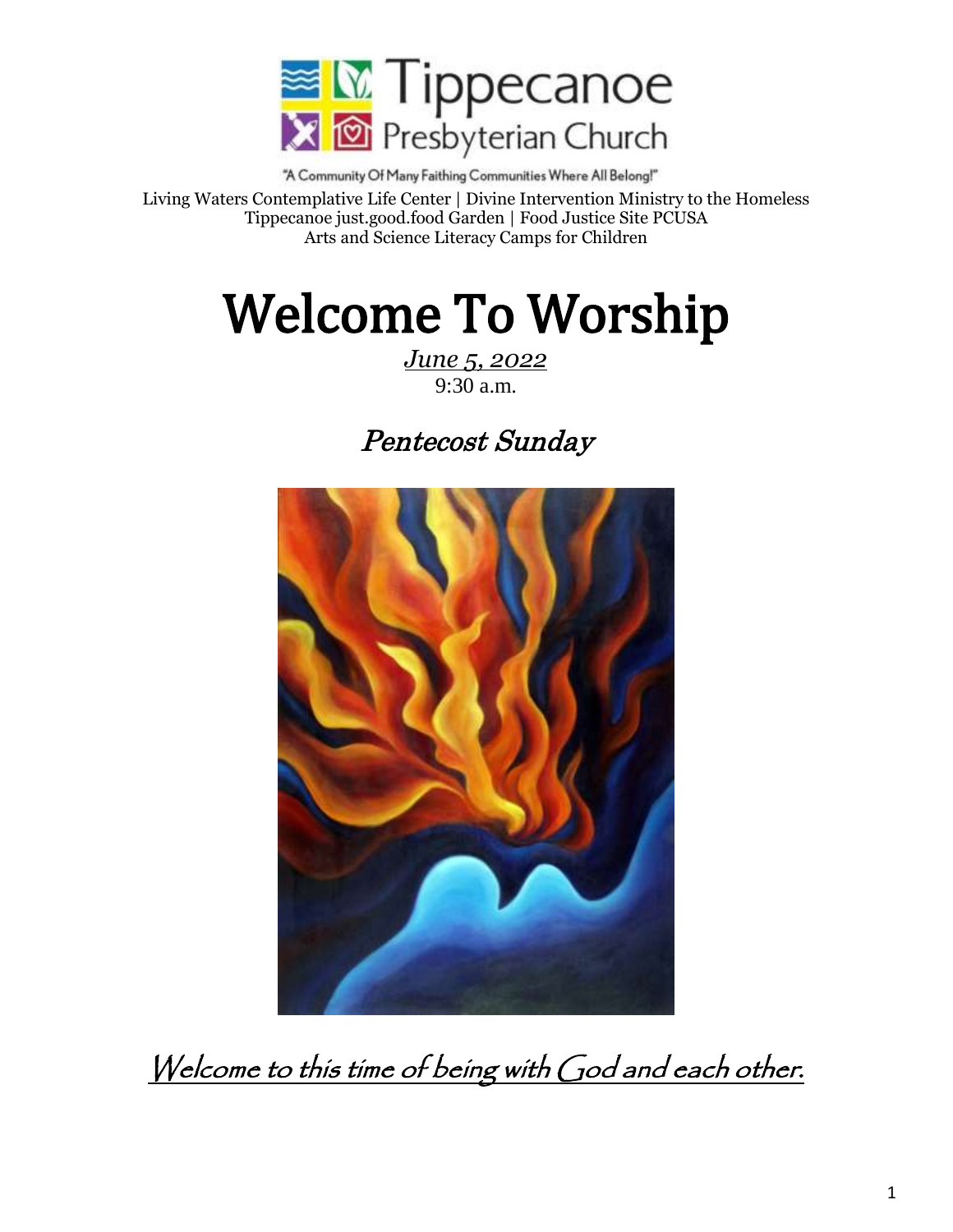**TODAY'S WORSHIP** *Pentecost Sunday*

Preparing to Worship…



*"Gifts of the Holy Spirit: Invitation and Initiation"*  $\sim\sim\:\sim$ 

**Prelude: Zo Trembley**

**Welcome and community news**

**Readying Ourselves for Worship** 

*Surely God is in this place, Holy Ground! Surely God is in this place, Holy Ground!*

#### **A Prayer to Center Ourselves in this Moment** *This Grace That Scorches Us* **A Blessing for Pentecost Day**

Here's one thing you must understand about this blessing: it is not for you alone.

It is stubborn about this.

Do not even try to lay hold of it if you are by yourself, thinking you can carry it on your own.

To bear this blessing, you must first take yourself to a place where everyone does not look like you or think like you, a place where they do not believe precisely as you believe, where their thoughts and ideas and gestures are not exact echoes of your own.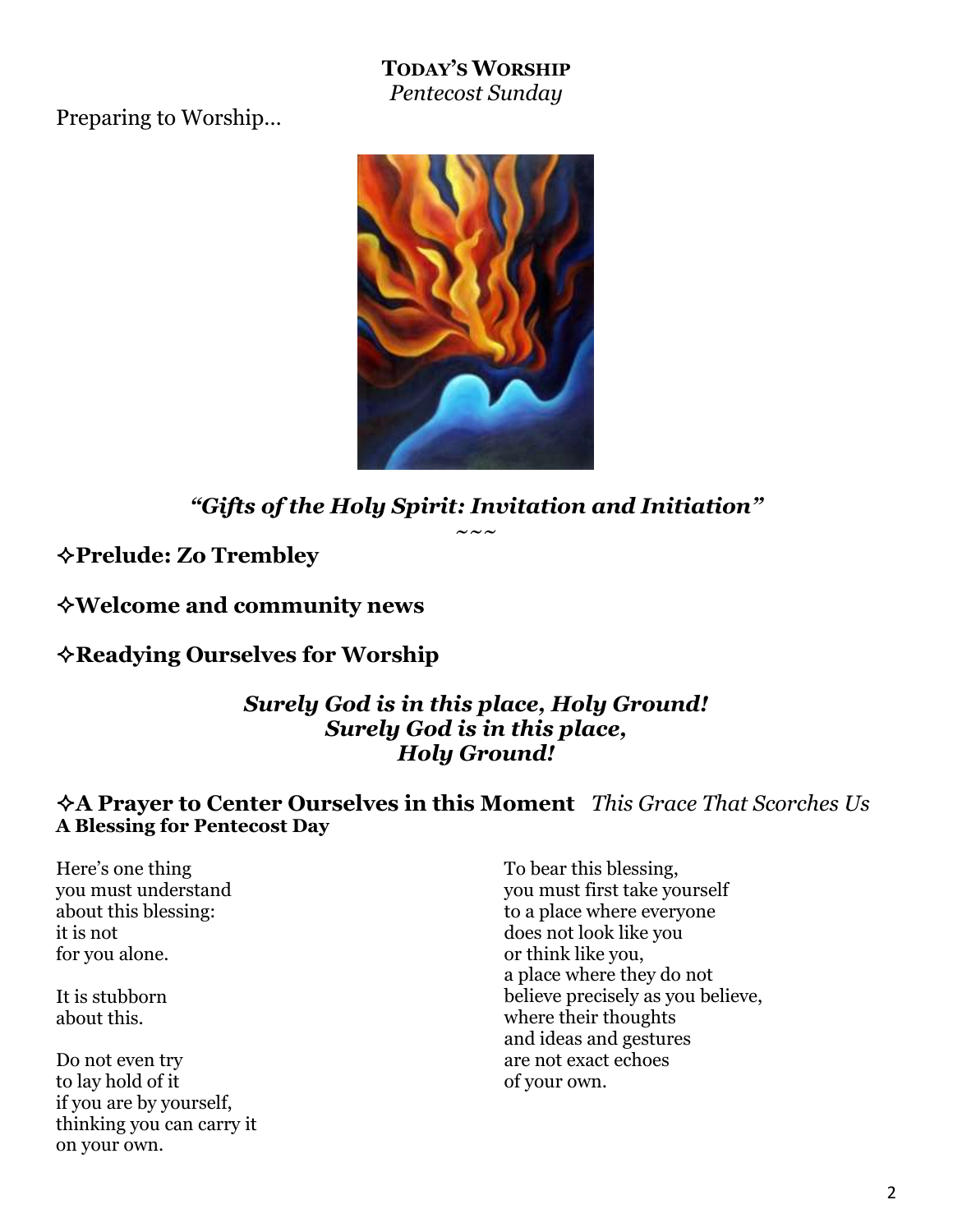Bring your sorrow. Bring your grief. Bring your fear. Bring your weariness, your pain, your disgust at how broken the world is, how fractured, how fragmented by its fighting, its wars, its hungers, its penchant for power, its ceaseless repetition of the history it refuses to rise above.

I will not tell you this blessing will fix all that.

But in the place where you have gathered, wait. Watch. Listen. Lay aside your inability to be surprised, your resistance to what you do not understand.

See then whether this blessing turns to flame on your tongue, sets you to speaking what you cannot fathom

or opens your ear to a language beyond your imagining that comes as a knowing in your bones, a clarity in your heart that tells you

this is the reason we were made: for this ache that finally opens us,

for this struggle, this grace that scorches us toward one another and into the blazing day.

—Jan Richardson, from *Circle of Grace: A Book of Blessings for the Season*

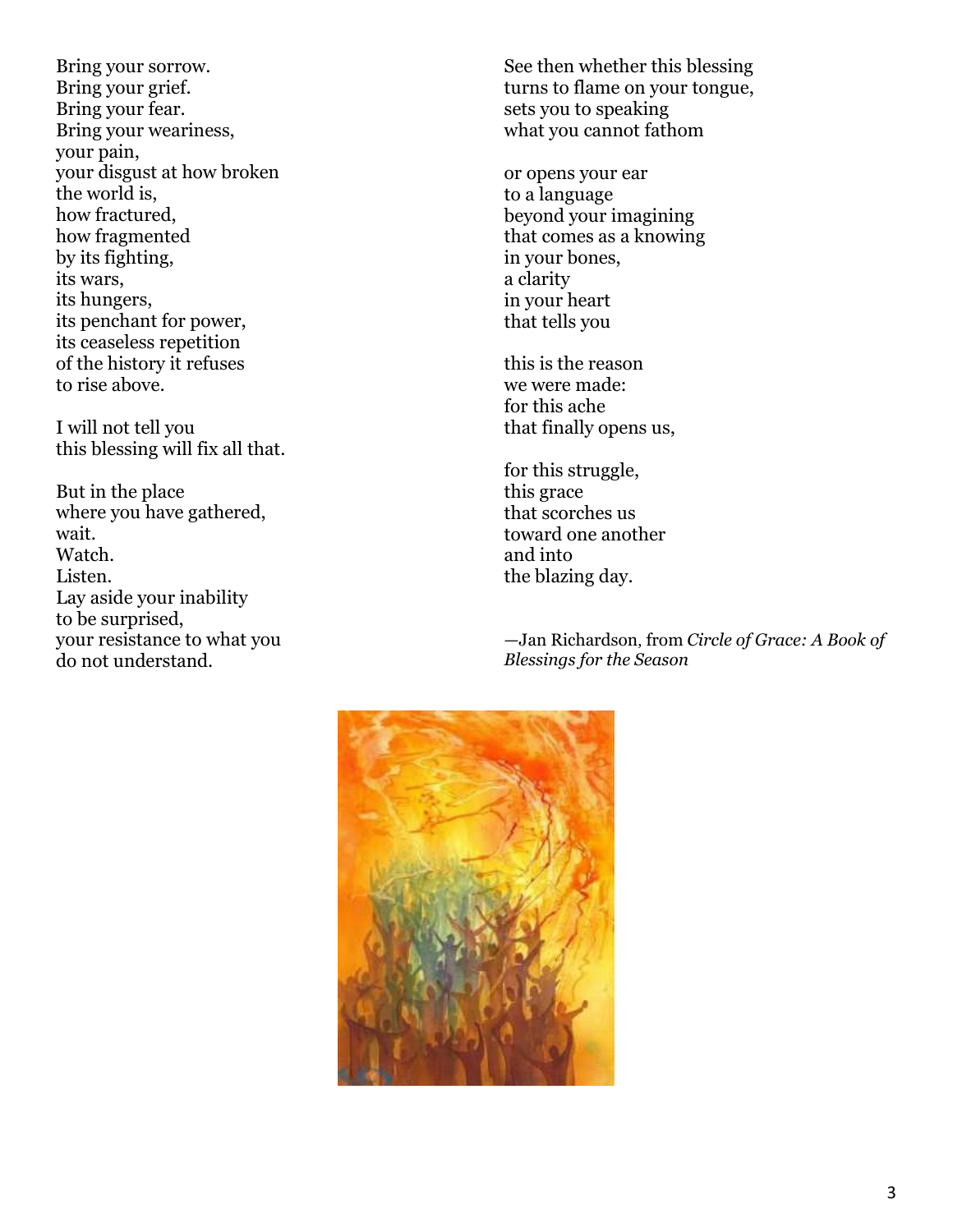# **Becoming Present to God and Each Other…Our Check-in:**

How Are You as You Arrive…how is it with your spirit?

**~ The Joy of Passing the Peace ~**



**And the Children Will Lead the Way: Kids' Time**



# **Gathering as God's People: Pentecost**

On Pentecost, we celebrate the descent of the Holy Spirit upon the apostles. Throughout this past year navigating new pandemic territory, facing transitions, and grieving losses, we, like the disciples on that first Pentecost, have been waiting for the Holy Spirit to renew the face of the earth. Amid daily reports of gun violence and mass shootings across our country, we are weighed down with despair.

We welcome the Holy Spirit into our hearts and lives to give hope to our hearts, just as the disciples experienced. At the beginning of creation, God breathed life into us, and because of this divine indwelling we have the power to forgive and strive to continue the work of Jesus here on earth. We are the incarnation of the risen Lord in our world today. We are re-created by the Holy Spirit. The sign of this re-creation is forgiveness.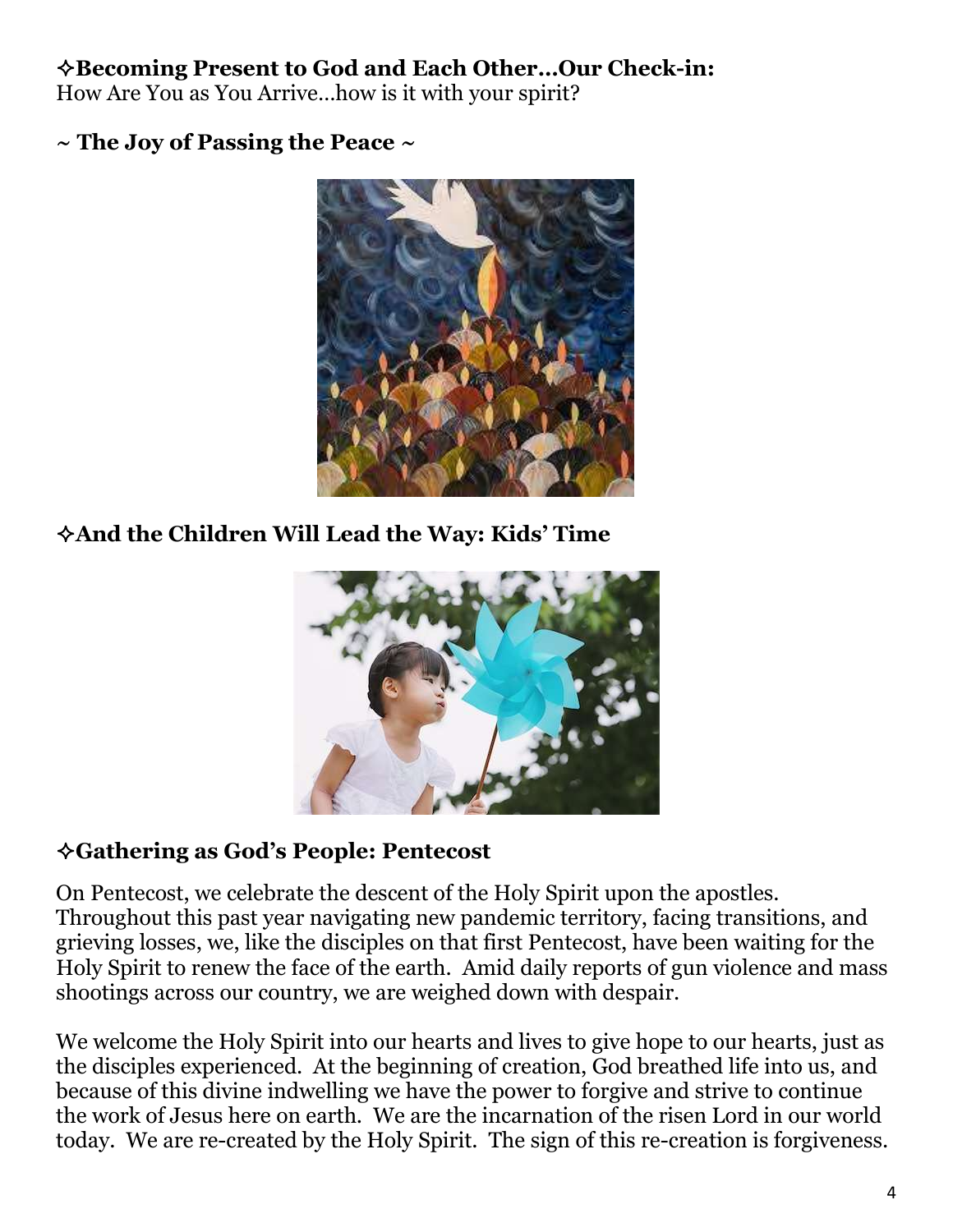The Feast of Pentecost reminds us that there is an important connection between the gifts of peace and forgiveness and the action of the Holy Spirit. We are provided the possibility of understanding one another amid our differences. The Church is called to be God's reconciling presence in the world. This reconciling presence is also to be a way of life for Christians. In situations of conflict, we are to be agents of peace and harmony among all people.

As we celebrate this great feast of the Church's fifty days after the resurrection of Jesus, how have we been a sign of reconciliation in our families, in our world, and among people of faith everywhere? Have we been an instrument of God's peace to everyone we meet? Let us welcome the Spirit to fall afresh upon us.



# **Gathering Hymn 288 Spirit of the Living God**

**Opening Ourselves to God's Grace** (Adapted from "Pentecost Prayer" by Joan Chittister, OSB)

> **ALL: May the Gifts of the Holy Spirit bring fire to the earth so that the presence of God may be seen in a new light, in new places, in new ways.**

**May our own hearts burst into flame so that no obstacle, no matter how great, ever obstructs the message of the God within each of us.**

**May we come to trust the Word of God in our heart, to speak it with courage, to follow it faithfully and to fan it to flame in others.**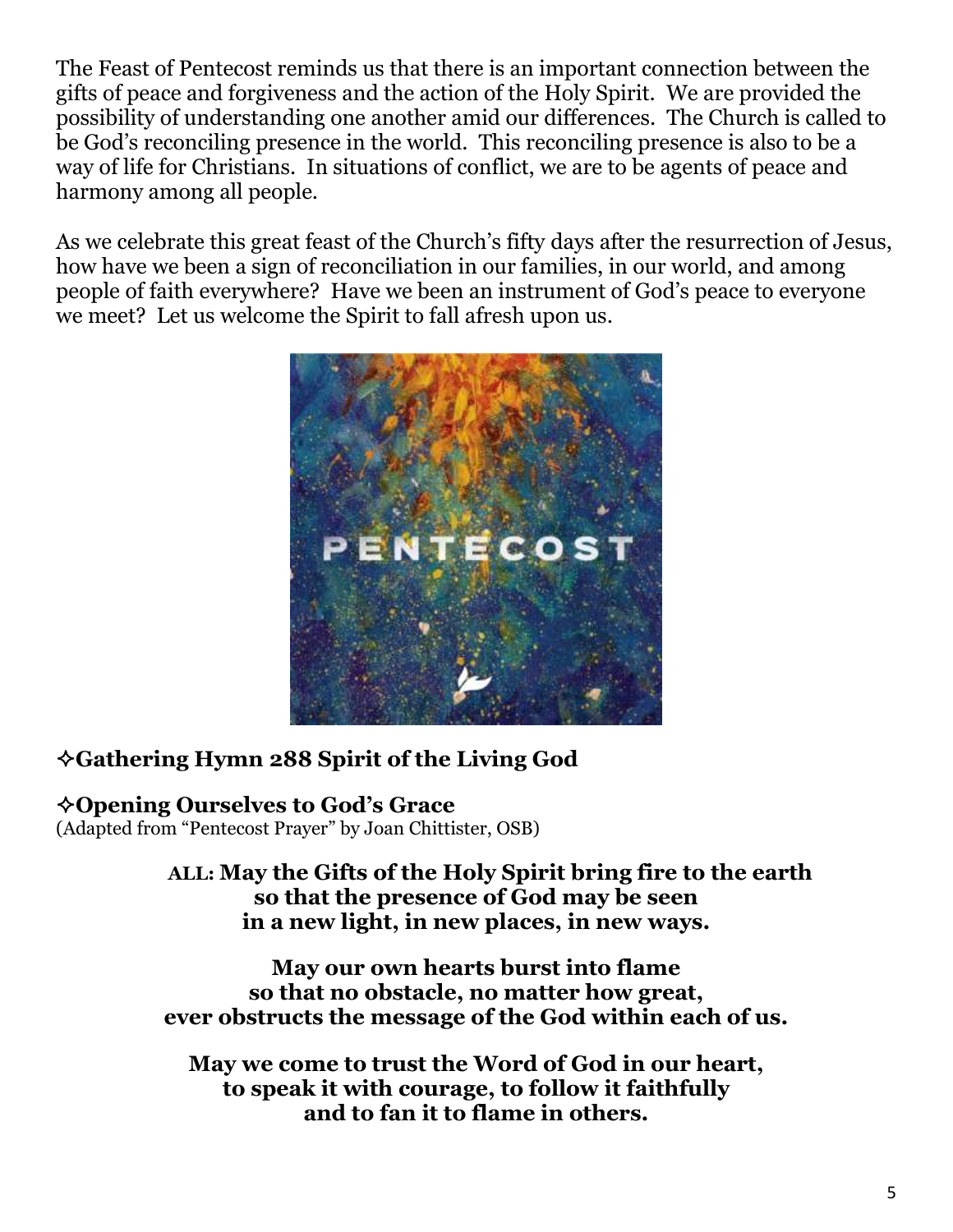#### **May the Holy Spirit fill the world and the church with new respect for life and witness to our shared humanity.**

#### **Give us, Great God, a sense of the Breath of Spirit within us. Guide us in caring for one another, whether we are neighbors or strangers, embracing our similarities as well as our differences. Amen.**

#### **Sharing our Innermost Lives with God**

On this day of Pentecost, the church is born and re-born. The Holy Spirit is poured out and sends us out together, aflame with new life. God, we pray that your Spirit would set us free from the prisons of pettiness, jealousy, and greed. Set us free to be Your church. We are freed to free others. We are forgiven to forgive others. We are loved to love others. You call us to be the church, and you send us to feed the hungry, clothe the naked, heal the sick, and to be alleluias even when there is no music. Fill us with your Spirit, make us again into your body for the world. Amen.



Let us enter into a few minutes of quiet. Our gathered community enables us to become even more aware of the Divine presence. Enter the sacred awareness of God's accompaniment as you seek understanding and connection.

# **Short period of silent reflection**

Holy Spirit, may we hear your precious word for us today. May we grow in wisdom, strength, and love as we open our ears, our minds, and our hearts to the transformative message you have in store for each of us. Amen.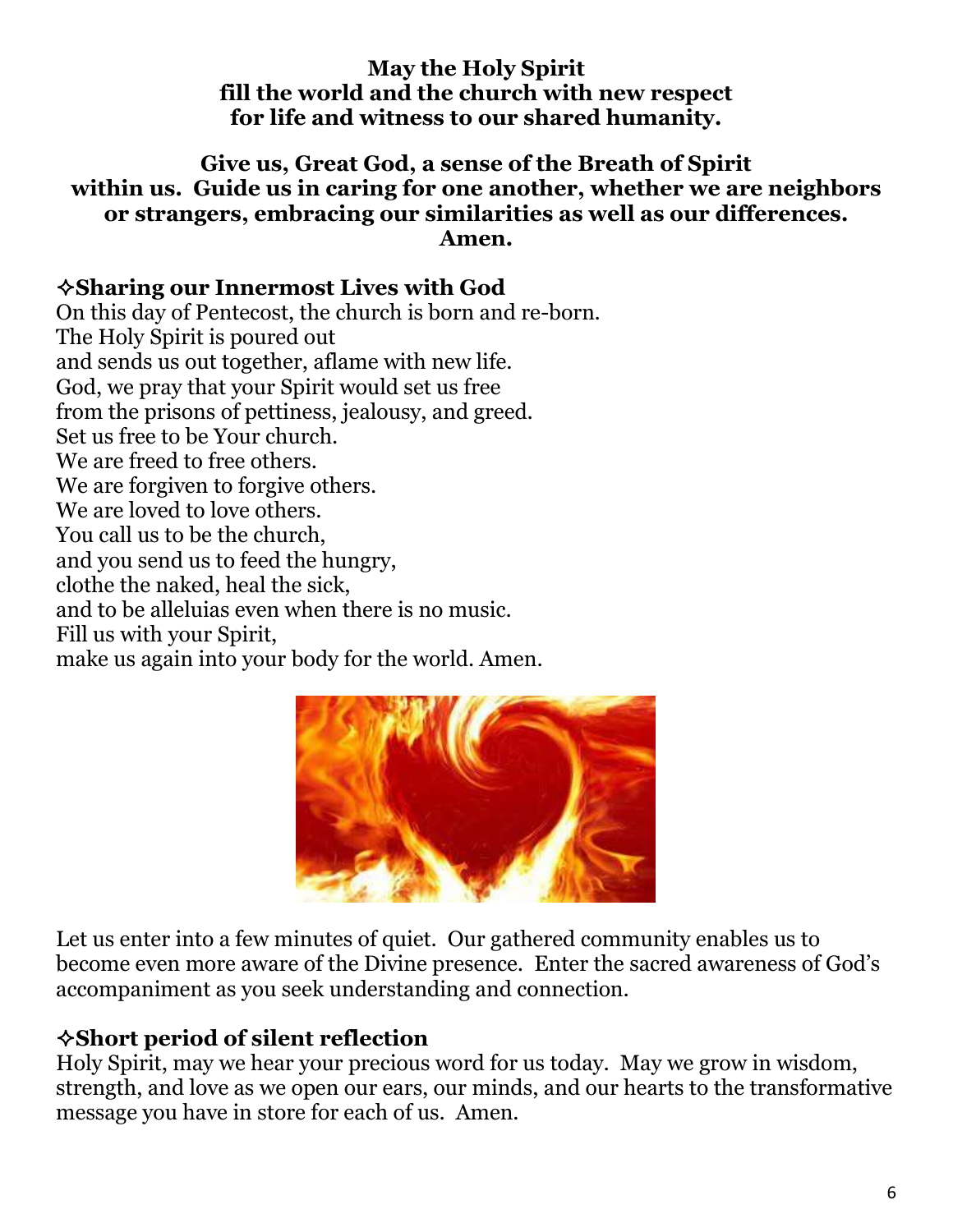# **Bible Wisdom Teaching**

#### **Acts 2:1-8, 11-21**

### **Reflection Questions**

How do you experience God breathing through you? How do you open yourself to the work of the Spirit in you and in those around you? What have you learned about yourself and others? (Questions adapted from the work of Jan Richardson)

One: May we hear anew the origin stories of our faith and draw from the roots of our tradition.

#### **All: Thanks be to our God.**

#### **Message**

*"Gifts of the Holy Spirit: Invitation and Initiation"* Rev. Trish Eckert



**Hymn: 286 Breathe on Me, Breath of God**

**Sharing Our Wisdom**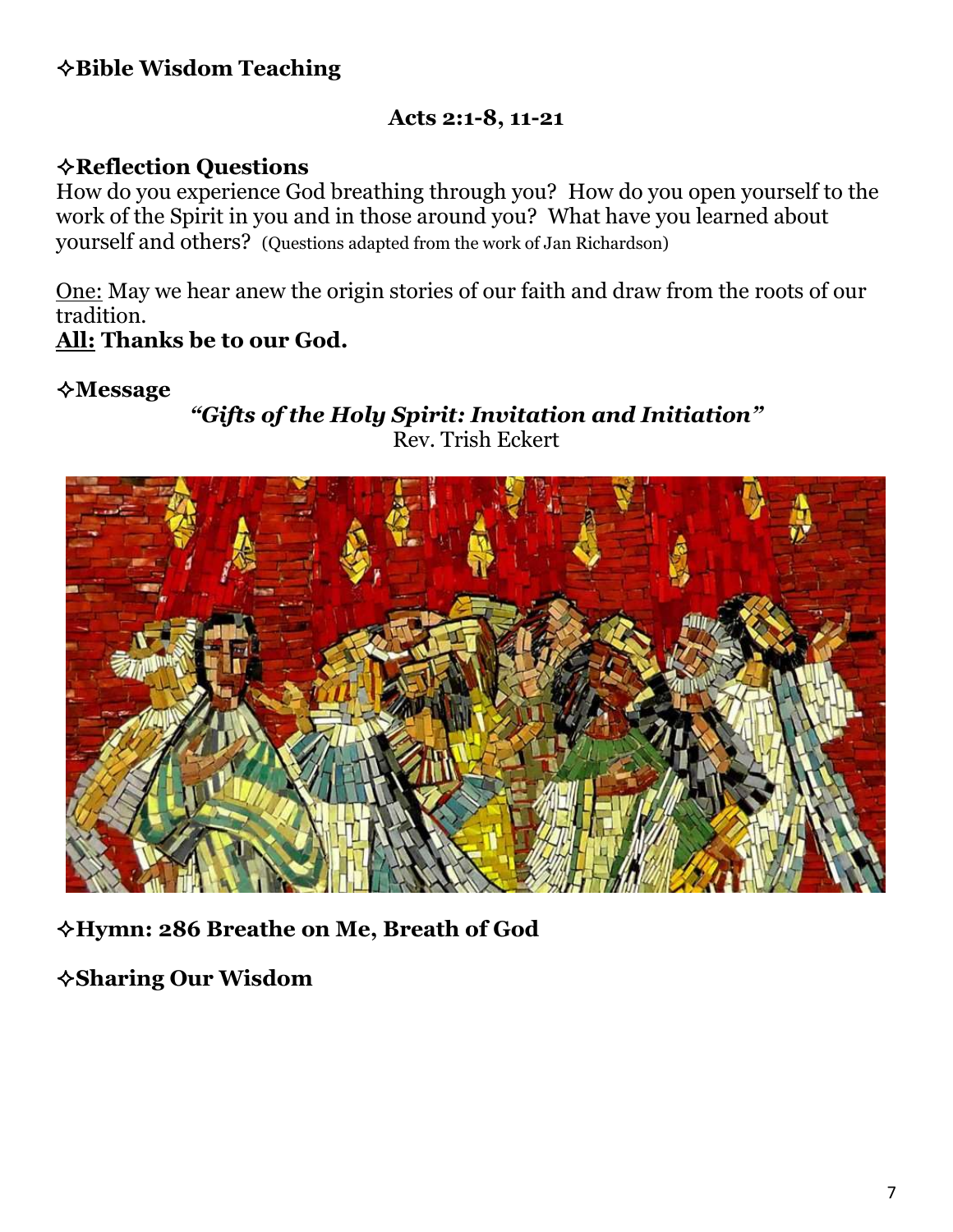**Affirming Our Faith with Intention…Our Prayer ALL: We believe in a loving God, who is life's breath for all of earth's creatures, who is the ground in which our lives flourish, who is the mystery toward which we are drawn.**

**We believe in the risen Christ, whose life is the way we see God made real, whose death bears witness to the power of love, whose presence nourishes our spirits each day.**

**We believe in the Holy Spirit, who flows as a refreshing spring of life, who comes as divine fire to energize the faithful, who creates communities of joy and justice.**

Words (c) 2014 Mark Lloyd Richardson

# **A Moment of Quiet for Everyone**

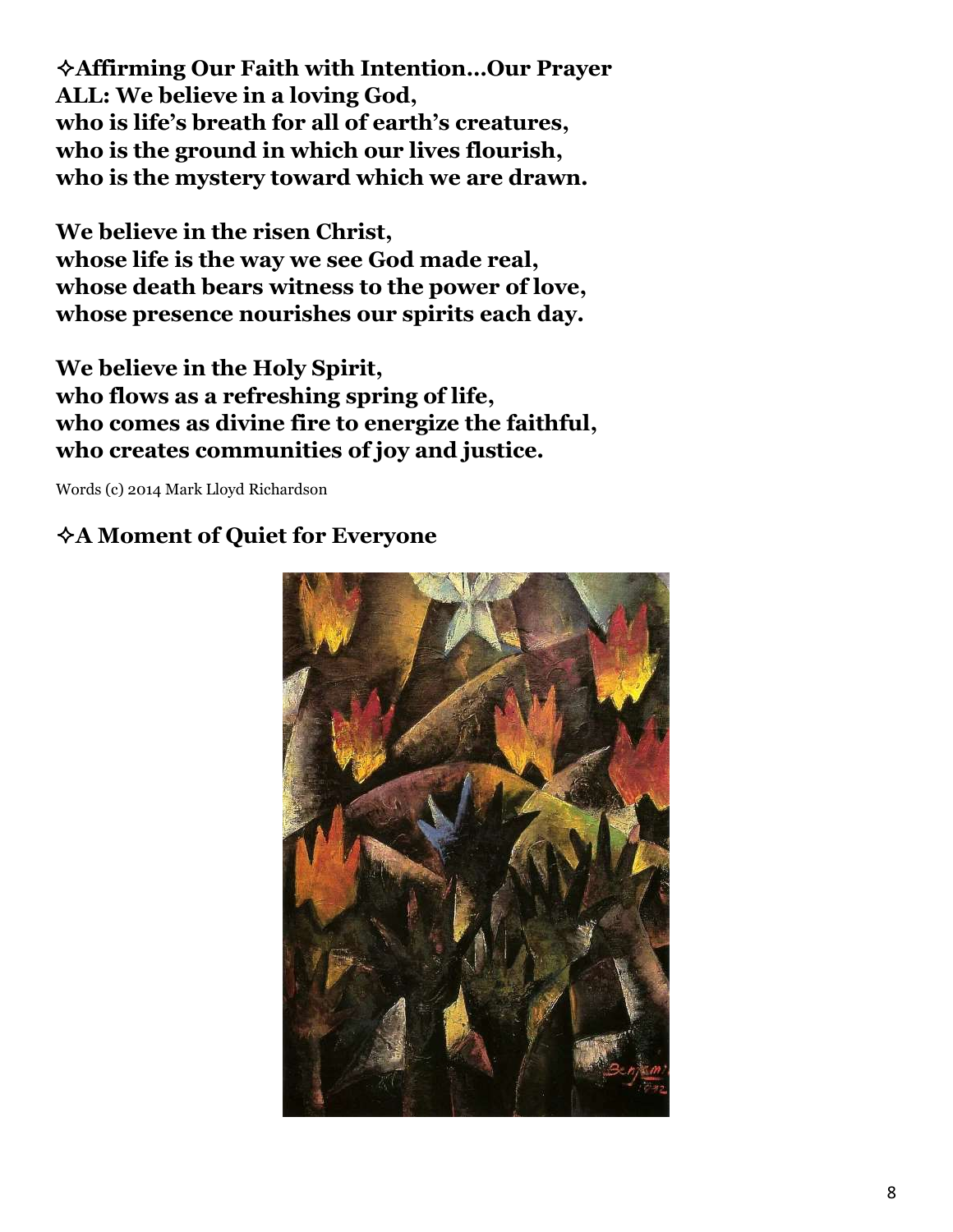# **Community Prayers and the Pastoral Prayer**

Holy One,

The wind blows and we hear the sound of it, but we do not know where it comes from. We try to explain it away, but even our own breath speaks of new things we cannot understand.

We may be together in one place, but we do not speak with one voice, we do not listen with one heart.

We hear, and dismiss, your deeds of power, your call to love those who are different, your insistence that the whole world be included.

You pour out your Spirit, and we squash the vision—it is too big, too unrealistic, too uncertain, too unruly.

You send visions of a future with hope, and we look back instead.

You light the way, and we look for a fire extinguisher, trying to keep ourselves (and you!) safe.

Forgive us, O God. We long for your new life, but we do not know how to live it.

*~silence~*

Rush into this place again and fill every nook and cranny with dreams and visions of possibility.

Turn our hushed whispers into proclamations of your grace, in every language of the world.

Lead us out into your future.

Amen. (by Reverend Teri Peterson)

# **Words of Invitation and the Breaking of the Bread Communion of the People**

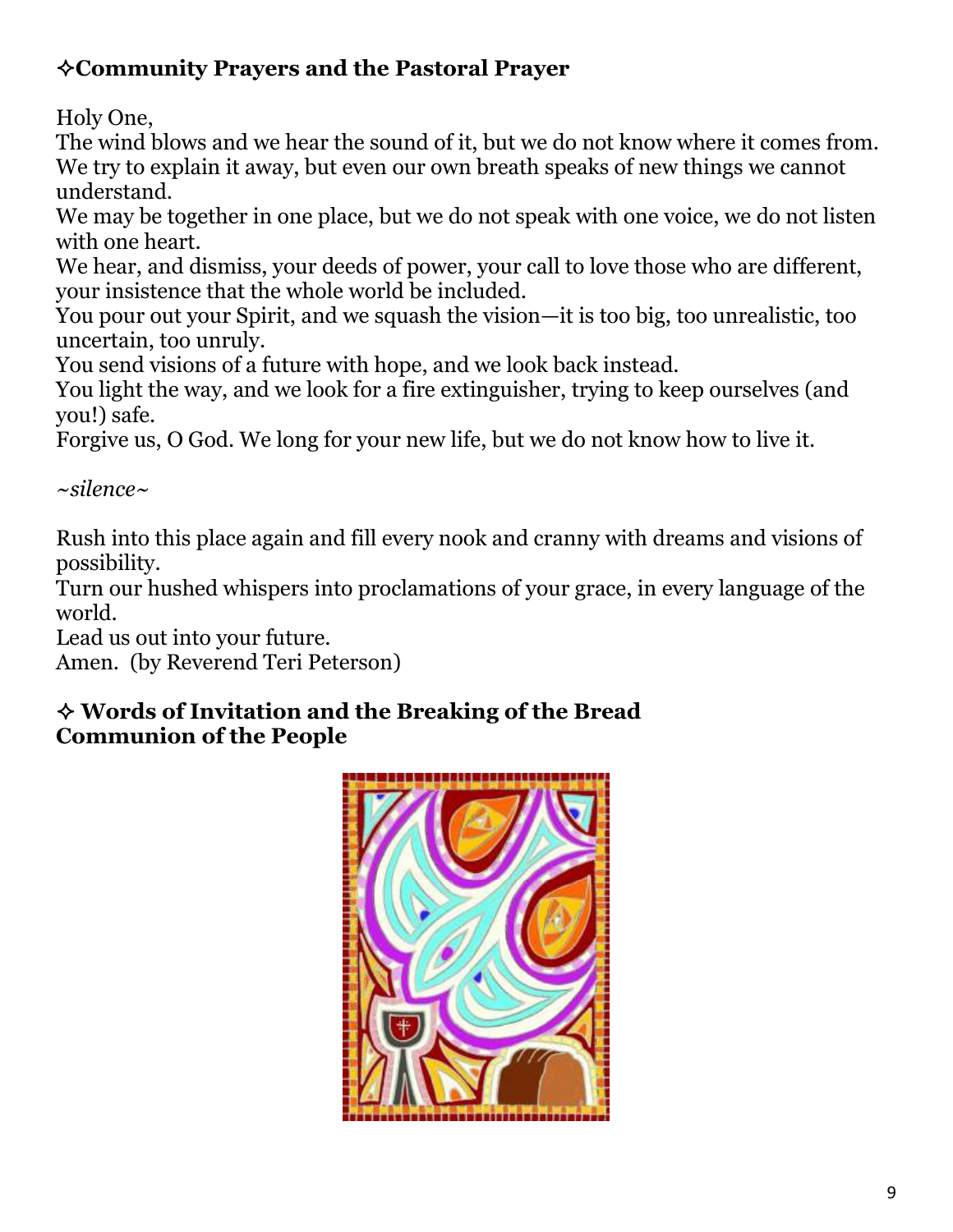Welcome

During Lent our beloved community rediscovered Jesus as we reflected on the many ways Jesus shows up in our lives, ranging from Friend to Way to Presence. During this Eastertide we have considered the scope of our experiences beyond dualistic thinking, embracing the approach of "both/and" in our lives. Today we celebrate the Lord's Supper on this Day of Pentecost, rejoicing in the gift of the Holy Spirit whose breath of life transforms our world, filling us up when we feel adrift and apathetic, and awakening us to the truth that we are all one.

Friends, this is the joyful feast of the people of God! They will come from east and west, and from north and south, and sit at table in the kingdom of God.

In these days we have followed Jesus' journey through the Gospel of John, and we are stirred from our sadness and rise from our hopelessness. Let us turn our attention to the presence of the Spirit of Life and may we revive our visions and animate the dreams that have only been alive in our minds.

Great Prayer of Thanksgiving The Lord be with you. **And also with you.** Lift up your hearts. **We lift them to the Lord.** Let us give thanks to the Lord our God. **It is right to give our thanks and praise.**

It is right and good that together we lift up Your name as holy, O God. Your abiding presence is with each of us as we discern the path we walk, grateful for your guidance and accompaniment. You claim us as Your very own in this life and all time to come. You make a way where there is no way, through your beloved Son.

Lord Jesus, we are grateful that you walked among us to show us the way toward wholeness. Through your life, ministry, death, resurrection, and ascension, you manifest the love poured out for us and the love that we are called to share with the world.

Holy Spirit, you touch us as a rush of wind, a breeze that refreshes, the oxygen that gives us life. Within and around us, you reveal to us our oneness. Through your powerful love and steadfast presence, draw us into Christ's presence, and may we also be present to one another as we share in this holy meal of bread and cup.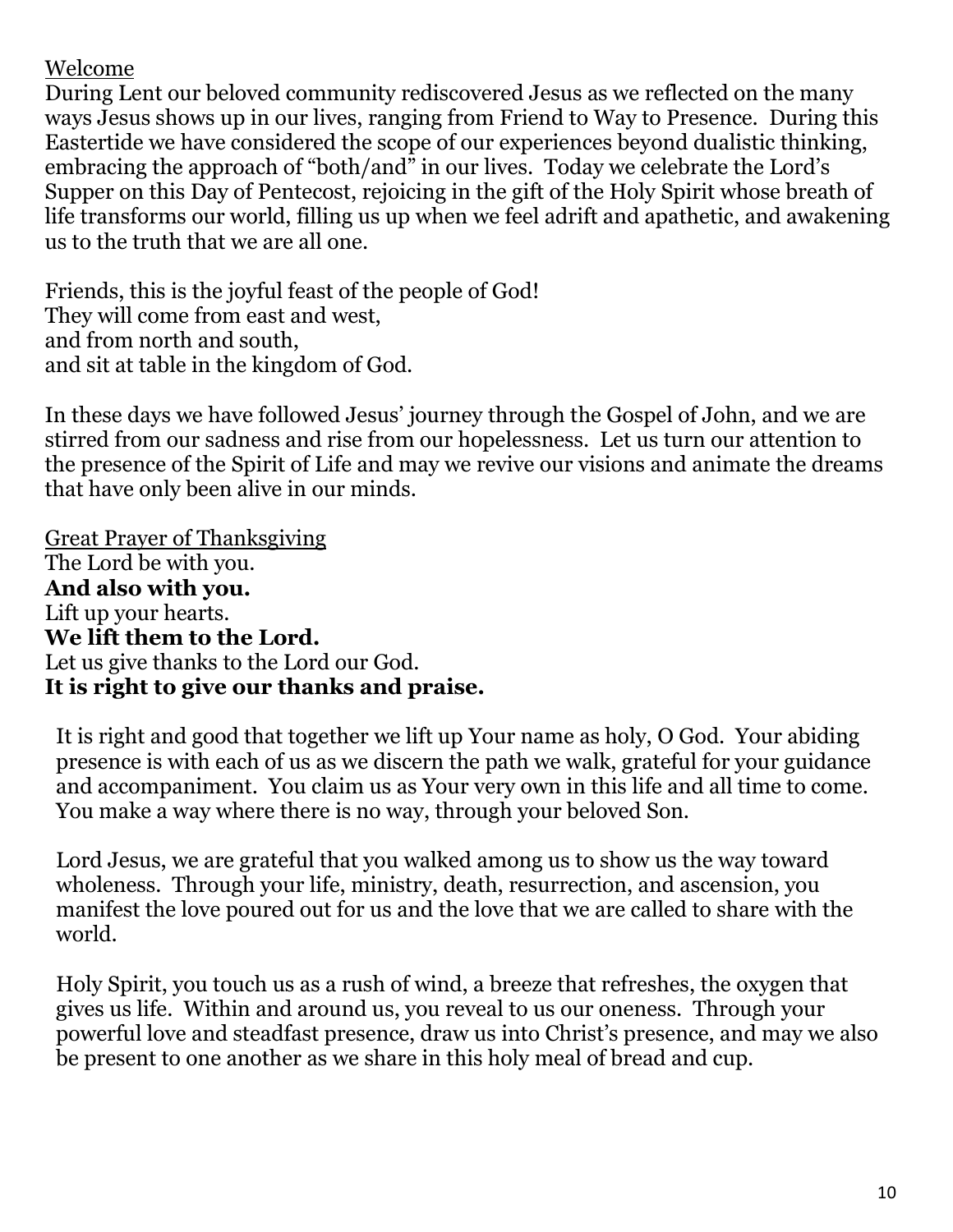Gracious God, pour out your Holy Spirit upon us and upon these your gifts of bread and wine, that the bread we break and the cup we bless may be the communion of the body and blood of Christ. By your Spirit make us one with Christ, that we may be one with all who share this feast, united in ministry in every place. As this bread is Christ's body for us, send us out to be the body of Christ in the world.

We join our voices as one, praying as Jesus taught us:

**Our Father, who is in heaven, Hallowed be Thy name. Thy kingdom come Thy will be done on earth as it is in heaven. Give us this day our daily bread. And forgive us our debts, as we forgive our debtors. And lead us not into temptation but deliver us from evil. For Thine is the kingdom, and the power, and the glory, forever. Amen.**

Words of Invitation and the Breaking of the Bread Come to this table Where bread and cup are transformed by the Spirit of God Into a meal of love and grace A supper of visions and dreams A table where all souls are welcome. Just as they were all together in one place on the day of Pentecost, we in this beloved community are gathered, remembering that Christ offers sustenance and new life.

We, followers of Jesus, gather around this table just as Jesus sat with his followers around the table so long ago, when he took bread, blessed it, and broke it. Then he gave it to his disciples, saying, "Take, eat, this is my body broken for you. Do this in remembrance of me."

He then took up the cup, blessed the juice of the vine and gave it to the disciples, saying, "Drink of the cup of life, given for you. Do this in remembrance of me."

Pastor: Let's share in the feast of new and everlasting life!